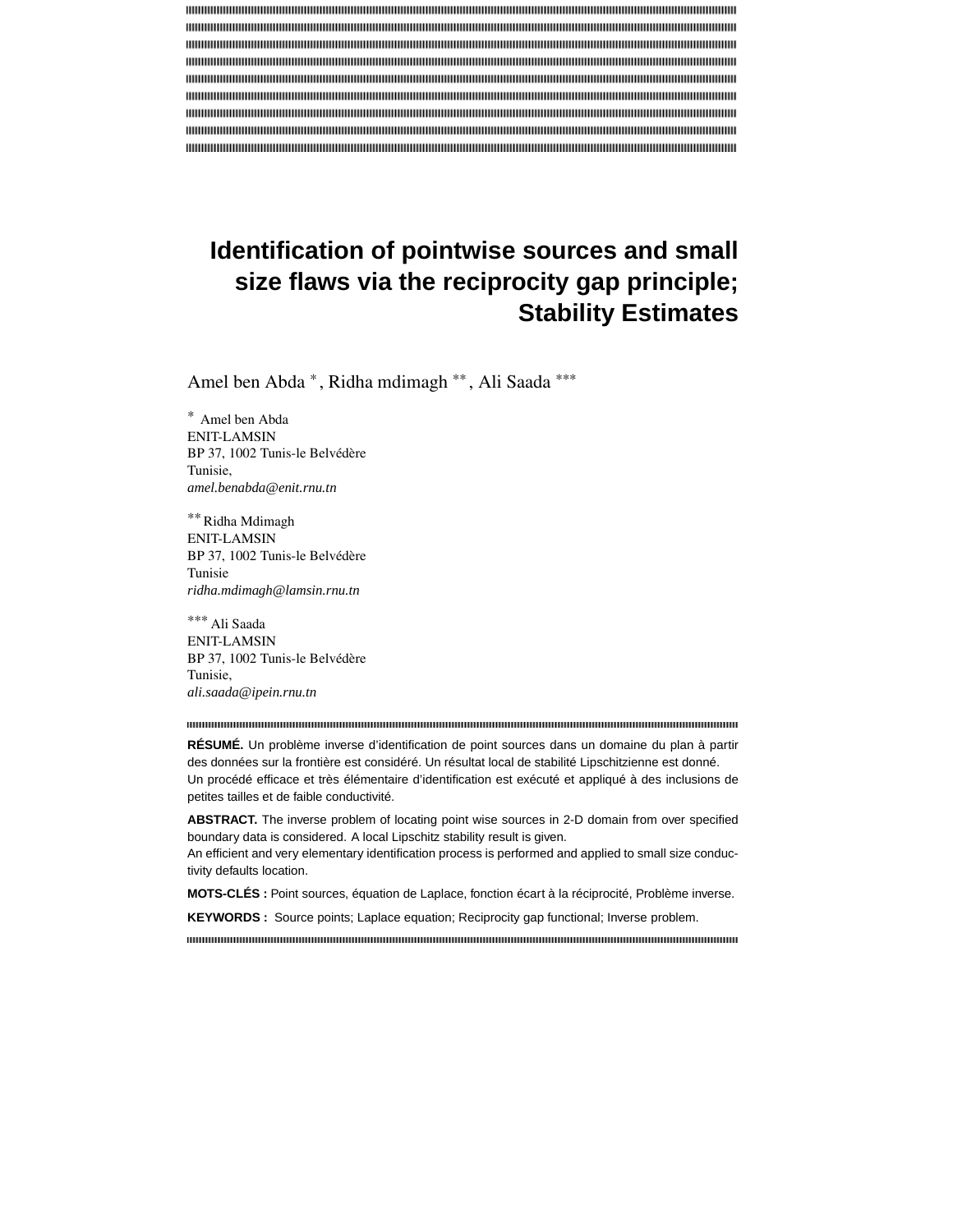In this presentation we study the issues of stability and identification in the problem of determining the locations and strengths of point sources for Poisson's equation in 2- D situations. When studying this inverse problem, we have in mind two applications. The first one is borrowed from the bio-engineering communauty it concerns the location of epileptic foci in the humain brain. This problem is known as the inverse electroencephalography problem. Epilepsy foci are usually modelled by point wise current dipoles. The second motivation arises from the need to detect smooth small inclusions scattered in planer matrix phase with a known background conductivity. In all this paper we will refer to the following model problem :

$$
(P)\begin{cases}\n-\Delta u = \sum_{j=1}^{m_1} \lambda_j \delta_{S_j} + \sum_{j=1}^{m_2} \vec{P}_j \cdot \nabla \delta_{S'_j} & \text{in } \Omega \\
u = f & \text{on } \Gamma\n\end{cases}
$$
\n
$$
(P)\begin{cases}\n\frac{\partial u}{\partial \nu} = \varphi & \text{on } \Gamma\n\end{cases}
$$
\n
$$
(1)
$$

Where  $\Omega$  is a bounded domain of  $\mathbb{R}^2$  with sufficiently smooth boundary  $\Gamma$ ,  $S_i$ ,  $\lambda_i$  are the monopolar points sources and their intensities,  $S_i^{\prime}$ ,  $P_i$  are the dipolar points sources and their moments,  $\nu$  is the outer unit normal of the surface  $\Gamma$ ,  $f \in H^{\frac{1}{2}}(\Gamma)$  and  $\varphi \in H^{-\frac{1}{2}}(\Gamma)$ . An uniqueness result is established by El Badia and T.Ha-Duong in [3]. Our inverse problem is therefore, defined by the over determined boundary data  $(f, \varphi)$  and it concerns the locations the point sources  $S_i$  and the recovering of their intensities. Let us point out that very little is known mathematically about stability of such a problem. The last issue in studying such an inverse problem is dedicated to the inversion process. We are concerned by the number of sources, their locations, their intensities and moments. The algorithm in [3] is an algebraic method based on the reciprocity gap principle  $\mathcal{R}$ , introduced in [1] for the inverse crack problem.

## **1. Stability results**

#### **1.1. The point wise sources case**

The goal of this section is to study the stability of the inverse identification problems under consideration, that is, roughly speaking to study if small perturbation in measurements lead to points with their intensities in the vicinity of the original points sources and their original intensities. We assume that both the flux and the electrical current are available on the boundary  $\Gamma$ . To prove local Lipschitz stability, we use the concept of reciprocity gap functional which is defined by :

$$
\mathcal{R}(v) = \langle \varphi, v \rangle_{H^{\frac{1}{2}}(\Gamma), H^{-\frac{1}{2}}(\Gamma)} - \langle f, \frac{\partial v}{\partial n} \rangle_{H^{\frac{1}{2}}(\Gamma), H^{-\frac{1}{2}}(\Gamma)}
$$

where  $v \in H(\Omega) = \{v \in H^1(\Omega), \Delta v = 0\}$ . Using the second Green formula, it is straight forward :

$$
\mathcal{R}(v) = \sum_{j=1}^{m} \lambda_j v(S_j) \quad \forall v \in H(\Omega)
$$
 [2]

Where the same notation is used for a point source  $S_i$  resp( $T_i$ ) and its complex affixe, we note that the corresponding intensities  $\lambda_i$  resp( $\mu_i$ ) can now be authorized to be complex.

**cari'06**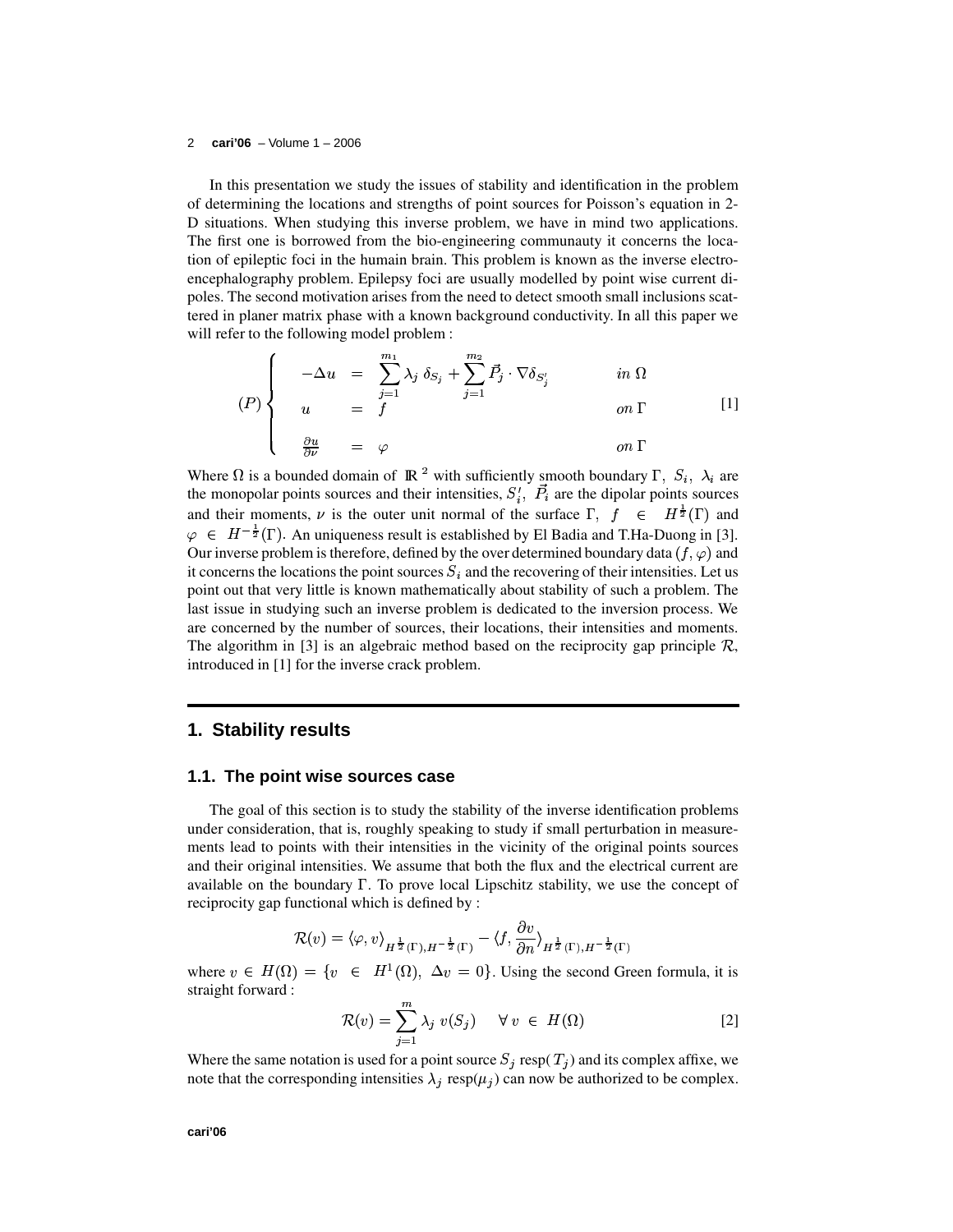We consider the two problems  $P_i$   $(i = 1, 2)$  and let us estimate the error  $d(A, B)$  where  $d(A,B) \,=\, \min_{\sigma} \sum_{j} |S_j - T_{\sigma(j)}| + |\lambda_j - \mu_{\sigma(j)}| \, ;$  $|S_j - T_{\sigma(j)}| + |\lambda_j|$ l 11  $j = \mu_{\sigma}(j)$  and  $\sigma$ and  $\sigma \in S(n)$ ,  $S(n)$  being the set of the permutations of  $\{1, 2, ..., m\}$ .

$$
(P_1)\begin{cases}\n-\Delta u = \sum_{j=1}^{m} \lambda_j \delta_{S_j} & \text{in } \Omega \\
u = f_1 & \text{on } \Gamma\n\end{cases}
$$
\n
$$
\begin{array}{c}\n\frac{\partial u}{\partial \nu} = \varphi & \text{on } \Gamma\n\end{array}
$$
\n
$$
(3)
$$

and  $(P_2)$  is the Laplace problem when  $\lambda_j$ ,  $S_j$  and  $f_1$  are replaced by  $\mu_j$ ,  $T_j$  and  $f_2$ . where  $f_1$ ,  $f_2$  are in  $H^{\frac{1}{2}}(\Gamma)$  and  $\varphi$  in  $H^{-\frac{1}{2}}(\Gamma)$ . We consider the positive numbers  $M_1$ ,  $M_2$ and  $\overline{R}$ , we assume that the following conditions hold true :

$$
|S_j - S_k| \ge M_1, |T_j - T_k| \ge M_1 \quad \forall \quad j, k = 1, 2, ..., m \quad j \ne k \quad [4]
$$

$$
|S_j - T_k| \ge M_1 \qquad \forall \quad j, k = 1, 2, ..., m \qquad j \ne k \qquad [5]
$$

$$
|\lambda_j| \ge M_2, \quad |\mu_j| \ge M_2 \quad \forall \quad j = 1, 2, ..., m
$$
 [6]

$$
|z| \le R \quad \forall \quad z \in \quad \Omega \tag{7}
$$

**Theorem 1** . Assume that the configurations  $A = \{\lambda_j, S_j\}_{1 \leq j \leq m}$  and  $B = \{\mu_j, T_j\}_{1 \leq j \leq m}$ *satisfy the conditions* (4), (5), (6) *and* (7), *then we have :*  $\overline{\phantom{a}}$   $\overline{\phantom{a}}$   $\overline{\phantom{a}}$   $\overline{\phantom{a}}$   $\overline{\phantom{a}}$   $\overline{\phantom{a}}$   $\overline{\phantom{a}}$   $\overline{\phantom{a}}$   $\overline{\phantom{a}}$   $\overline{\phantom{a}}$   $\overline{\phantom{a}}$   $\overline{\phantom{a}}$ 

$$
d(A, B) \le c \quad \|f_1 - f_2\|_{L^2(\Gamma)}
$$

*where* c is a constant depending only on  $M_1, M_2, \Omega$  and R where R is a bound on the *size* of  $\Omega$ *.* 

**Remark** The same result is valid for dipolar sources.

## **2. Numerical experiments**

#### **2.1. Point wise sources : the numerical procedure**

Our numerical process is based on the work of El-Badia and Ha-Duong in [3], for the readers convenience we recall the main result of [3]. We denote for  $j \in \mathbb{N}$ ,  $\alpha_j =$ <sup>I</sup>  $(z^{j}), z^{j}, z = x + iy$  are tests harmonic functions,

$$
\mu_{j} = \begin{pmatrix} \alpha_{j} \\ \alpha_{j+1} \\ \cdot \\ \cdot \\ \alpha_{j+M-1} \end{pmatrix} \in C^{M}, \quad A_{j} = \begin{pmatrix} S_{1}^{j} & S_{2}^{j} & \dots & S_{m}^{j} \\ S_{1}^{j+1} & S_{2}^{j+1} & \dots & S_{m}^{j+1} \\ S_{1}^{2} & S_{2}^{2} & \dots & S_{m}^{2} \\ \cdot & \cdot & \cdot & \cdot \\ S_{1}^{M+j-1} & S_{2}^{m-1} & \dots & S_{m}^{M+j-1} \end{pmatrix} \in M_{M \times m}(C)
$$

the contract of the contract of the contract of the contract of the contract of the contract of the contract of

the contract of the contract of the contract of the contract of the contract of the contract of the contract of

**cari'06**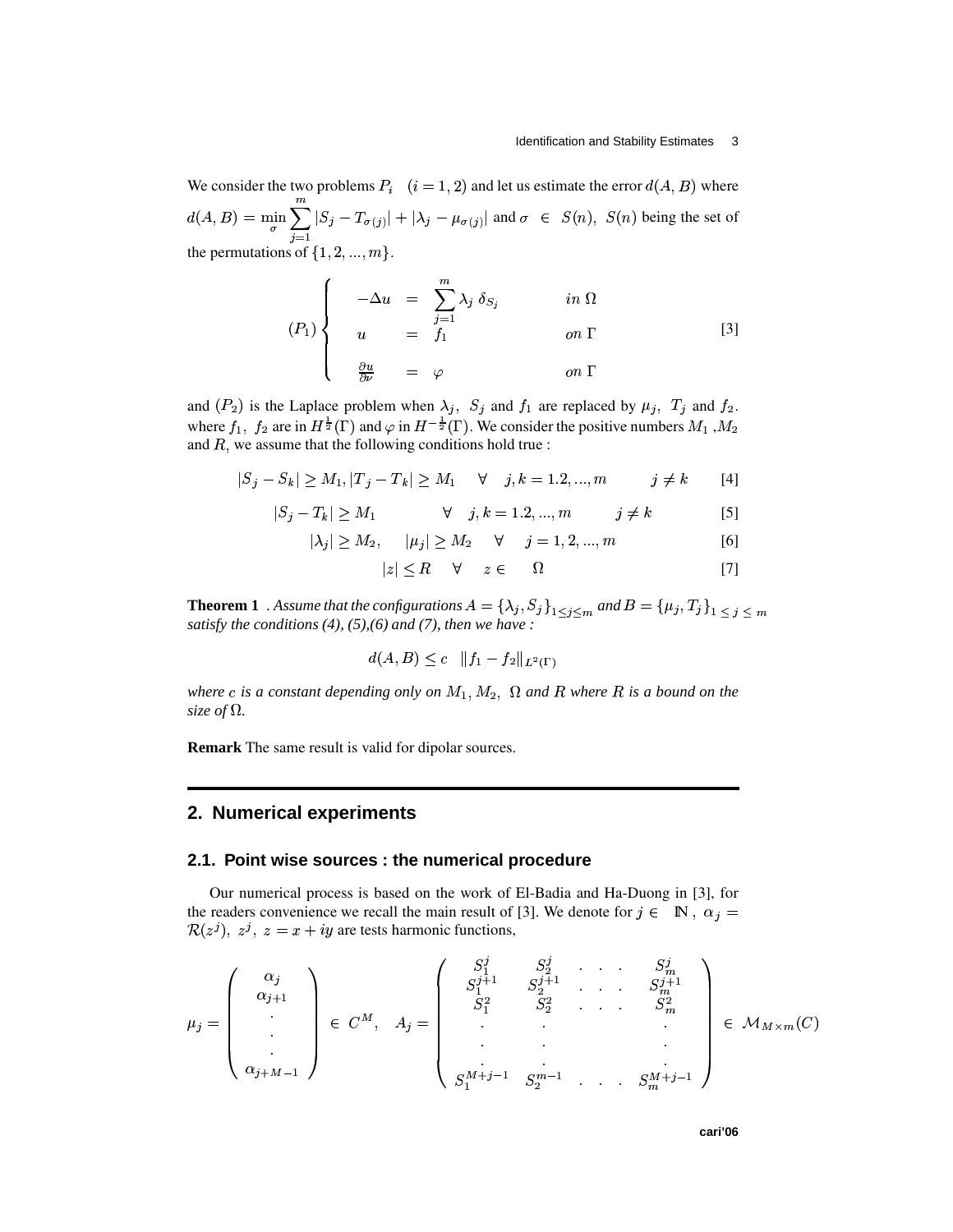where *M* is an upper bound known of *m* and 
$$
\Lambda = \begin{pmatrix} \lambda_1 \\ \lambda_2 \\ \cdot \\ \cdot \\ \cdot \\ \lambda_m \end{pmatrix} \in C^m
$$
.

## **Lemma 2** *:[3]*

*The number of monopolar source points is the rank of the vectors*  $\{\mu_0, \mu_1, ..., \mu_{M-1}\}.$ 

## **Lemma 3** *:[3] -The affixes*  $S_i$ ,  $j = 1, ..., m$  *of the source points are the eigenvalues of*  $T$  *where*  $T$  *is the matrix defined by* :  $T(\mu_i) = \mu_{i+1}$   $j = 0, ..., m - 1$ . *-The intensities*  $\lambda_i$ ,  $j = 1, ..., m$  are solution of the system :  $\mu_0 = A_0 \Lambda$ .

### **Remark** :

For identifying the dipolar source points and refereing to [3], we use the same algorithm taking  $\beta_i = \frac{\alpha_i}{i}$  in the place of  $\alpha_i$  for  $j = 1, ..., m$ . For numerical approach, we remark that for  $n = 1, ..., M$  the matrix :

$$
(\mu_0 \mu_1 \dots \mu_{n-1}) = \begin{pmatrix} \lambda_1 & \lambda_2 & \dots & \lambda_m \\ \lambda_1 S_1 & \lambda_2 S_2 & \dots & \lambda_m S_m \\ \cdot & \cdot & \cdot & \cdot \\ \cdot & \cdot & \cdot & \cdot \\ \lambda_1 S_1^{n-1} & \lambda_2 S_2^{n-1} & \dots & \lambda_m S_m^{n-1} \end{pmatrix} \begin{pmatrix} 1 & S_1 & \dots & S_1^{n-1} \\ 1 & S_2 & \dots & S_2^{n-1} \\ \cdot & \cdot & \cdot & \cdot \\ \cdot & \cdot & \cdot & \cdot \\ \cdot & \cdot & \cdot & \cdot \\ \cdot & \cdot & \cdot & \cdot \\ \cdot & \cdot & \cdot & \cdot \\ \cdot & \cdot & \cdot & \cdot \\ \cdot & \cdot & \cdot & \cdot \end{pmatrix}
$$
  
\nwhere  $\mu_j = \begin{pmatrix} \alpha_j \\ \alpha_j \\ \vdots \\ \alpha_{j+1} \\ \vdots \\ \alpha_{j+n-1} \end{pmatrix} \quad 0 \leq j \leq n-1$  Then  $D_n = det(\mu_0, \mu_1, ..., \mu_{n-1}) = \lambda_1 \lambda_2 ... \lambda_n \prod (S_i - S_j)^2$ . if  $m = n$ .

? ? ? ?

 $\lambda_n = 0$ 

 $\prod_{i=1}^n$   $\prod_{j=1}^n$   $\binom{n}{j}$   $\ldots$   $\ldots$ If  $n > m$ , we can reduce the matter to the case  $n = m$  by letting  $\lambda_{m+1}$ . a numhar of tha c  $\therefore$   $\lambda$   $-$  0 and  $D_n = 0$ . In particular  $|D_n| \ge M_2^n M_1^{n-m}$ . Refereing to [6] the number of the source points is the integer m for which  $|D_m| > \frac{1}{2} M_2^m M_1^{m^2}$  $m+1, ..., M$ . Where  $M_1$  and  $M_2$  given in (6),(7). The integer m is the number of point s the integer m for which  $|D_m| > \frac{1}{2} M_1^m M_1^{m^2-m}$  and  $|D_i| \leq \frac{1}{2} M_2^i M_1^{i^2-i}$   $i =$ 

#### **2.2. Numerical trials :**

For simplicity, all the tests of this section are performed for the 2-D unit disc. The boundary data of the discussed cases(i.e. the measurements) are generated by the fundamental solution of the problem (1). Before testing the method with imposed different levels of noise on the boundary data, we will begin with a noise free case to point out that the accuracy of the evaluation of  $\mathcal{R}(z^j)$  is a crûrcial point in the inversion process to avoid that fictitious point sources show up. Another way to filter these undesirable points is to impose to  $M$  to be equal to the apriori unknown number  $m$  of source points. This will be

sources.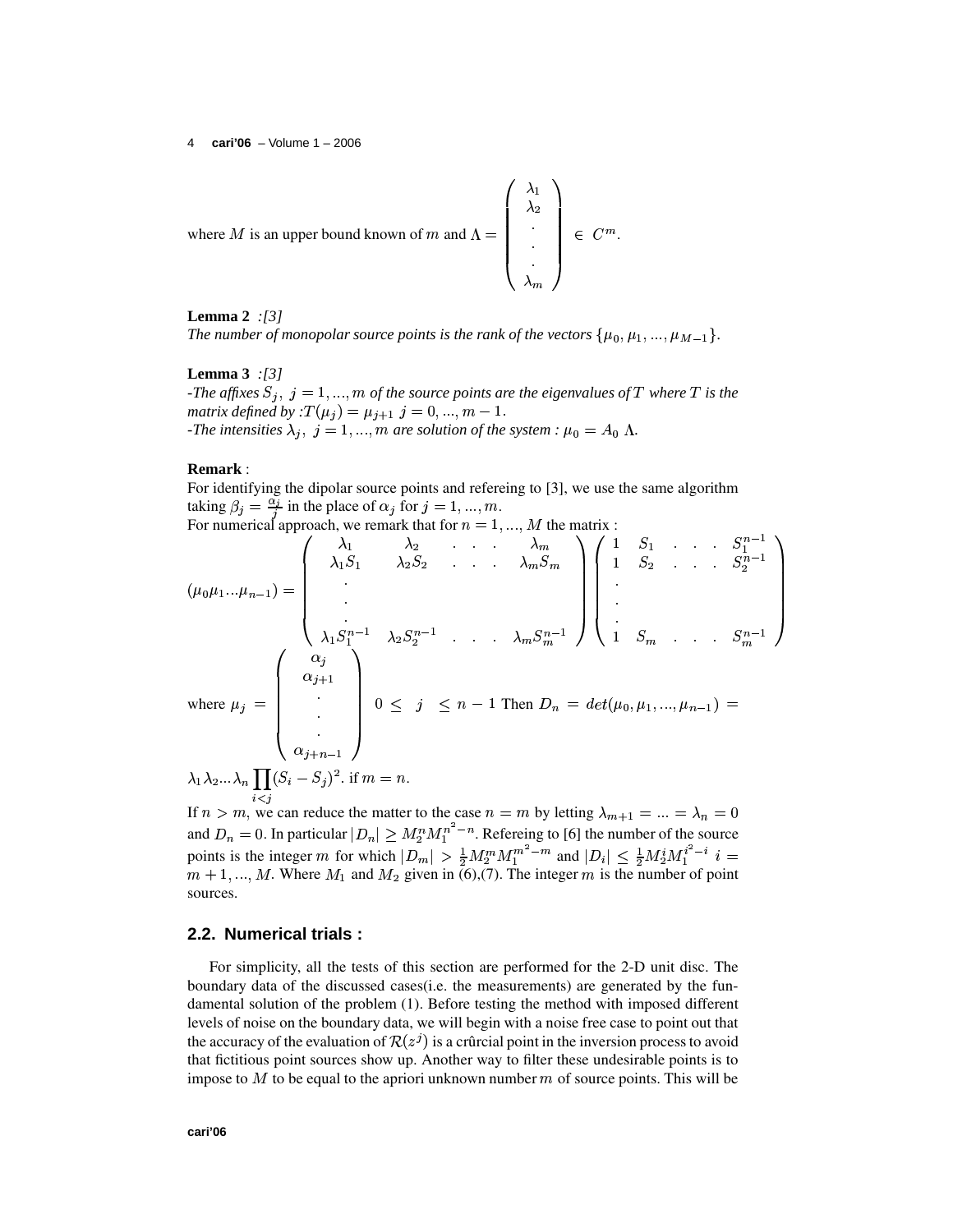possible with the method developed here after and which will be a good tool to smooth the solution for the noisy data problem. This aspect will be clarified in the subsection (2.2.2).

#### **2.2.1. Noise free case :**

The results of this subsection are performed to show the efficiency of the above method for a noise free case. However, even for detecting only one source point, for a little number of integration nodes on the boundary, the value of the reciprocity gap functional at  $z<sup>j</sup>$  have not a good approximation, and some other very small intensity source points (fictitious points) appears. These points can be filtered by imposing an admissibility test. All the recovered sources which are out of the domain or having an intensity less than a fixed tolerence epsilon value are eliminated. However, apriori selection of such an  $\epsilon$  is not set up. Notice that no problem arises when the number source points is apriori known. In the case of a low number of measurements we can obtain a satisfying result.In the method described in the subsection (2.1) the number of source point is assumed unknown and the elimination of parasite sources is done by increasing the measurements. Paradoxically, the method which we will describe in the next section will allow to estimate the number of source points in a noisy data case and not in a noisy free case one. Let's observe that with a fixed number  $nd$  of data on the boundary, we can resolve  $n$  times little approximated problems by considering for each one  $\frac{nd}{n}$  data points number. This sampling of the measured data will give us  $n$  less accurate solutions with areas containing fictitious points and other containing admissible ones (Fig. 1).



**Figure 1.**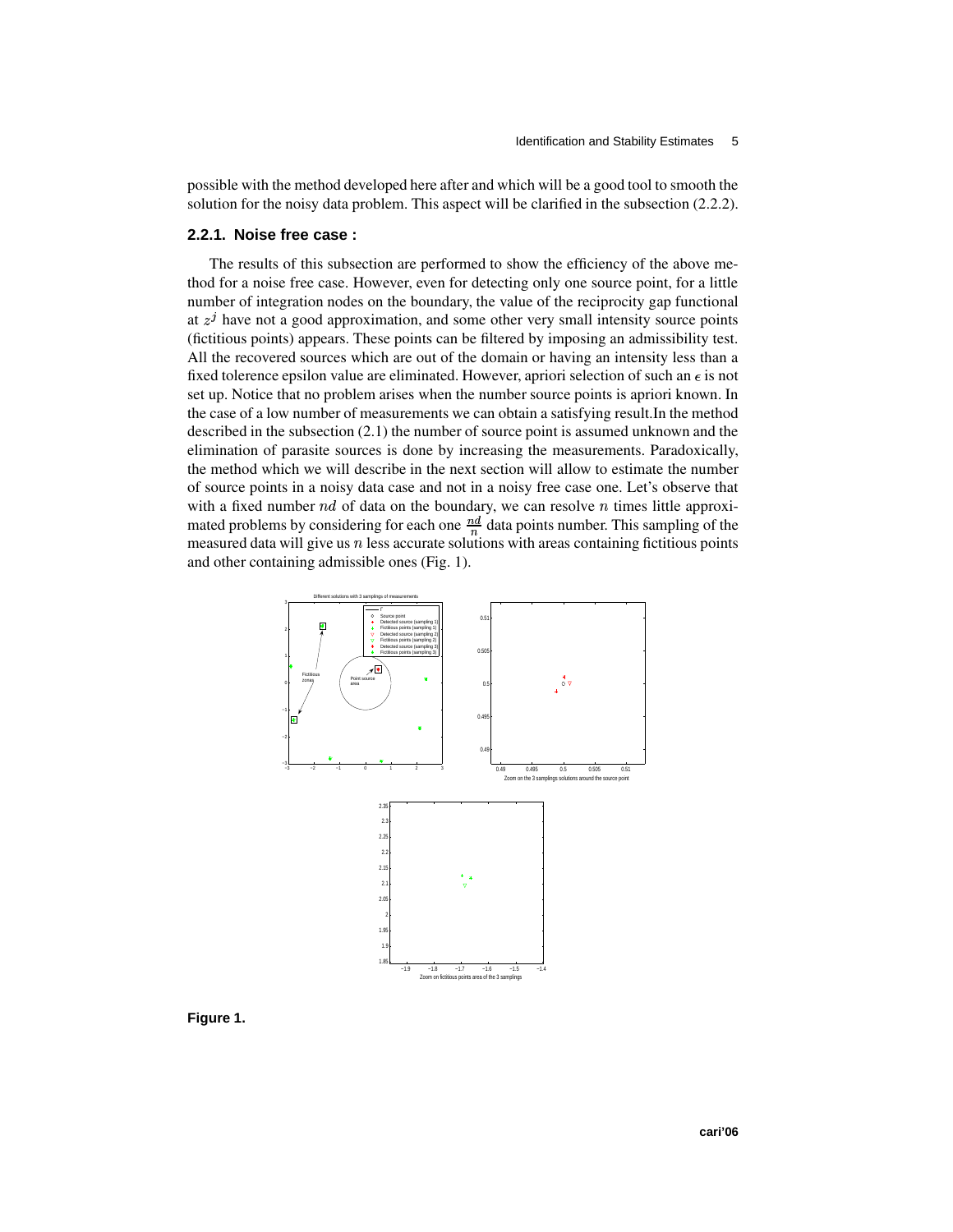#### **2.2.2. Noisy data case :**

With noisy data, the solution given by the procedure described in (2.1) section loose of their accuracy and we can note that the algorithm is not robust particularly in presence of relatively great number of source points. In this case we can observe that the solution is composed by fictitious points inside and outside the domain and five source points are detected instead of four. This result illustrate that the admissibility test method which impose to the solution to be located in the domain with an intensity greater then  $\frac{1}{10}$  is not efficient. By fractionating the measurements in some samplings, the superposition of the identified points obtained by all the samplings give the zonas, around the source points, with high density of identified points and zonas formed with some isolated points Fig2.Obviously four dense zonas are detected. Recalculating the solution with all the data by imposing to the number of source point, and then to the order of the matrix  $T$ , to be equal to the dense zone number, we obtain regarding the noise level a good result of locations and intensities, Fig.3.



**Figure 2.** Zonas obtained by 2 and 4 sampling of the measurements.



Figure 3. Identification when the order of the matrix T is equal to the dense zone number, noise=5%, 10%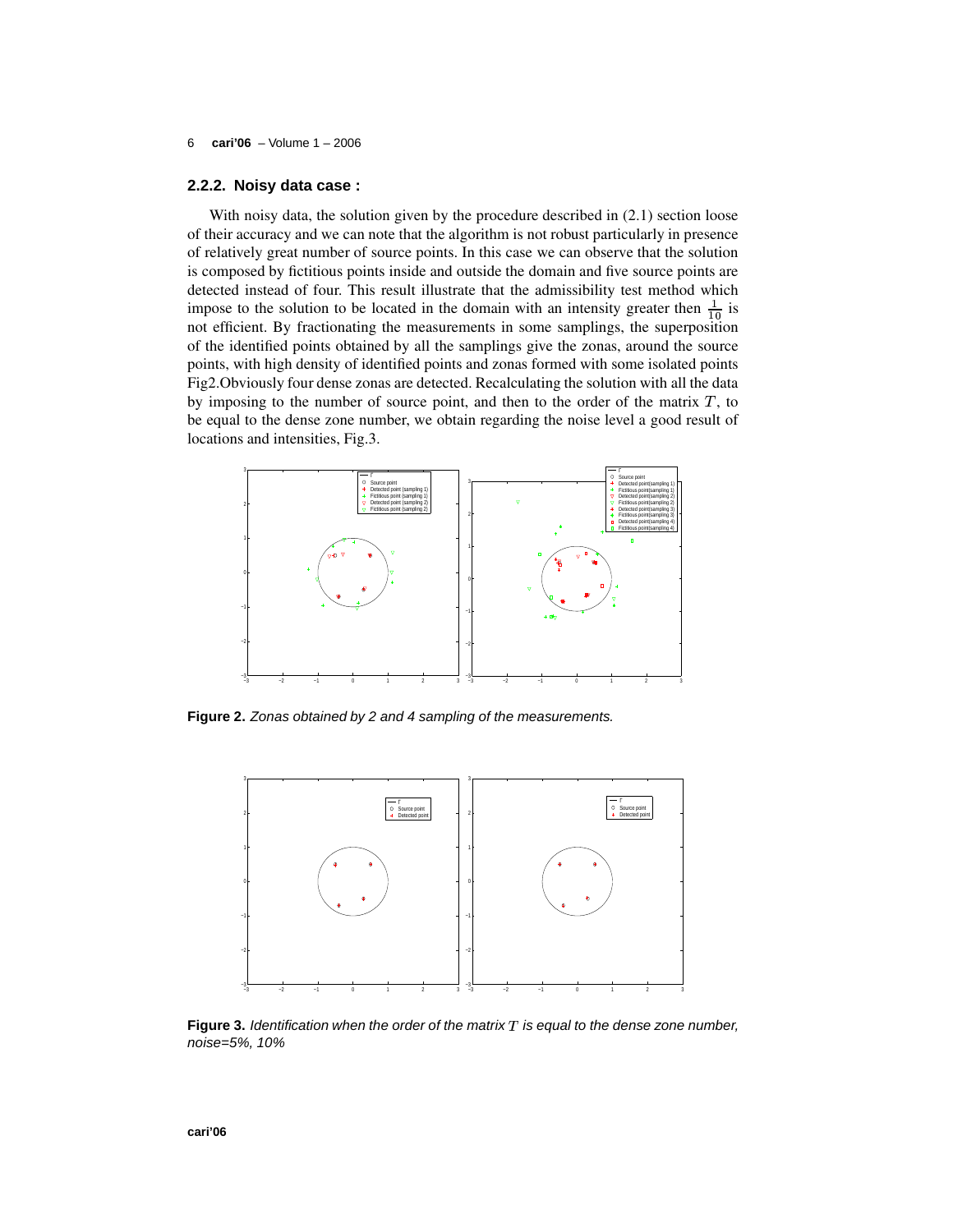We add to the over specified boundary data a random noise with respect to the maximum value of the measured data. The method is stable when the domain contains a small number of monopolar sources. In fact, we obtain good results for perturbed data with an additive random noise. The identification process deteriorates as the noise increases.

#### **2.2.3. Small size inclusions**

Our second application is devoted to the detect of inclusions of small size. We have in mind the detection of mines. Mines are considered to be small with respect to the prospected area and to have a significantly higher (metal) or lower (plastic) conductivity than the surrounding soil. Taking advantage of the smallness of the inclusions, asymptotic analysis was developed in order to design reconstruction algorithms. Let  $\Omega$  be a conductor with conductivity 1 and assume that  $\Omega$  contains conductivity imperfection  $D_i$  of he form  $D_{\epsilon}^{j} = z_{j} + \epsilon B_{j}, j = 1, ..., m$ , where  $B_{j}$  are reference domains with Lipshitz boundaries and  $\epsilon$  is a small number. The points  $z_i \in \Omega$  determine the location of the imperfections whereas the domains  $B_i \subseteq \mathbb{R}^2$  which describe their relative shapes, are bounded, smooth, strictly star-shaped, and contain the origin 0. The parameter  $\epsilon$  measures the common order of magnitude of the inclusions diameter : it is sufficiently small, so the inclusions are distant enough from the boundary  $\partial \Omega$ . Suppose that the conductivity of  $D_j$ is  $k_j$  for  $j = 1, ..., m$ . If we apply a current g on  $\partial\Omega$ , then the voltage potential  $u_{\epsilon}$  in the presence of  $D_{\epsilon}^{j}$  the voltage potential  $u_{\epsilon}$  is the  $H^{1}$ -solution to

$$
(P_2)\begin{cases}\n\nabla \cdot (\gamma_\epsilon) \nabla u_\epsilon = 0 & \text{in } \Omega \\
\frac{\partial u_\epsilon}{\partial \nu} = g & \text{on } \partial \Omega \\
\int_{\partial \Omega} u_\epsilon = 0\n\end{cases}
$$
 [8]

Here  $\nu$  denotes the unit outward normal to the domain  $\Omega$ . The conductivity  $\gamma_{\epsilon}$  is assumed to be equal to 1 in the safe part of the domain  $\Omega \setminus \cup_{j=1}^m D^j_{\epsilon}$  while on  $i=1$   $\nu$ , while on the  $\mu$ *i* while on the *j*<sup>th</sup> inclusion  $D_{\epsilon}^{j}$ , we have  $\gamma_{\epsilon} = k_j$ , for some constant  $k_j \in \mathbb{R}^*$ . The perturbation of voltage potential due to the presence of small-separated inclusions  $\bigcup_{i=1}^{m} D_i^j$  is given  $z \in \partial$  $i_{\epsilon}$  is given  $z \in \partial \Omega$  by

$$
u_\epsilon(z) - U(z) + 2 \int_{\partial \Omega} (u_\epsilon(x) - U(x)) \gamma \frac{\partial \Phi}{\partial \nu_x}(x, z) d\sigma_x = 2\epsilon^n \sum_{i=1}^m \gamma \frac{\gamma - k_i}{k_i} \nabla_x \Phi(z_i, z) . M_i \nabla_x U(z_i) +
$$

 $O(\epsilon^{n+\frac{1}{2}})$ . Where  $\Phi(x, y) = -\frac{1}{2\pi\epsilon} log|x-y|$ , U is the solution in the safe body and  $\gamma$ the background conductivity is constant,  $M_i$  is the polarisation matrix associated with the domain  $B_i$ . In two-dimensional case, with the expression  $-\frac{1}{2\pi\epsilon}log|x-y|$ , the previous formula reads

$$
u_\epsilon(z)-U(z)+\tfrac{1}{\pi}\int_{\partial\Omega}(u_\epsilon(x)-U(x))\gamma\tfrac{(z-x)\cdot \nu_x}{|x-z|^2}d\sigma_x=\epsilon^2\tfrac{1}{\pi}\sum_{i=1}^m\gamma\frac{\gamma-k_i}{k_i}\frac{(z-z_i).\nu_x}{|z-z_i|^2}.M_i\nabla_xU(z_i)+
$$

 $O(\epsilon^{2+\frac{1}{2}})$ . This asymptotic expansion show that this inclusions when  $\epsilon$  is small have behave like a dipolar sources. Now, given additional measurements of the potential on the boundary :  $u_{\epsilon\delta\Omega} = \phi_{\epsilon}$ , the inverse problem consists in recovering the inclusions parameters  $k_i, y_i, B_i$ , and  $\epsilon$ . In mine detection, however, as in some other applications, the informations of real interest are the positions  $y_i$  of the inclusions. We now want to detect smooth inclusions of small size by the same algorithm described in the beginning of this section. For our numerical tests, the applied boundary current flux is  $\varphi(\theta) = cos(\theta)$ . The domain is the unit ball of conductivity 1, the small disks are the inclusions of conductivities 0.01 with diameter  $\epsilon = 0.04$ , which generates synthetically the data (i.e. the potential